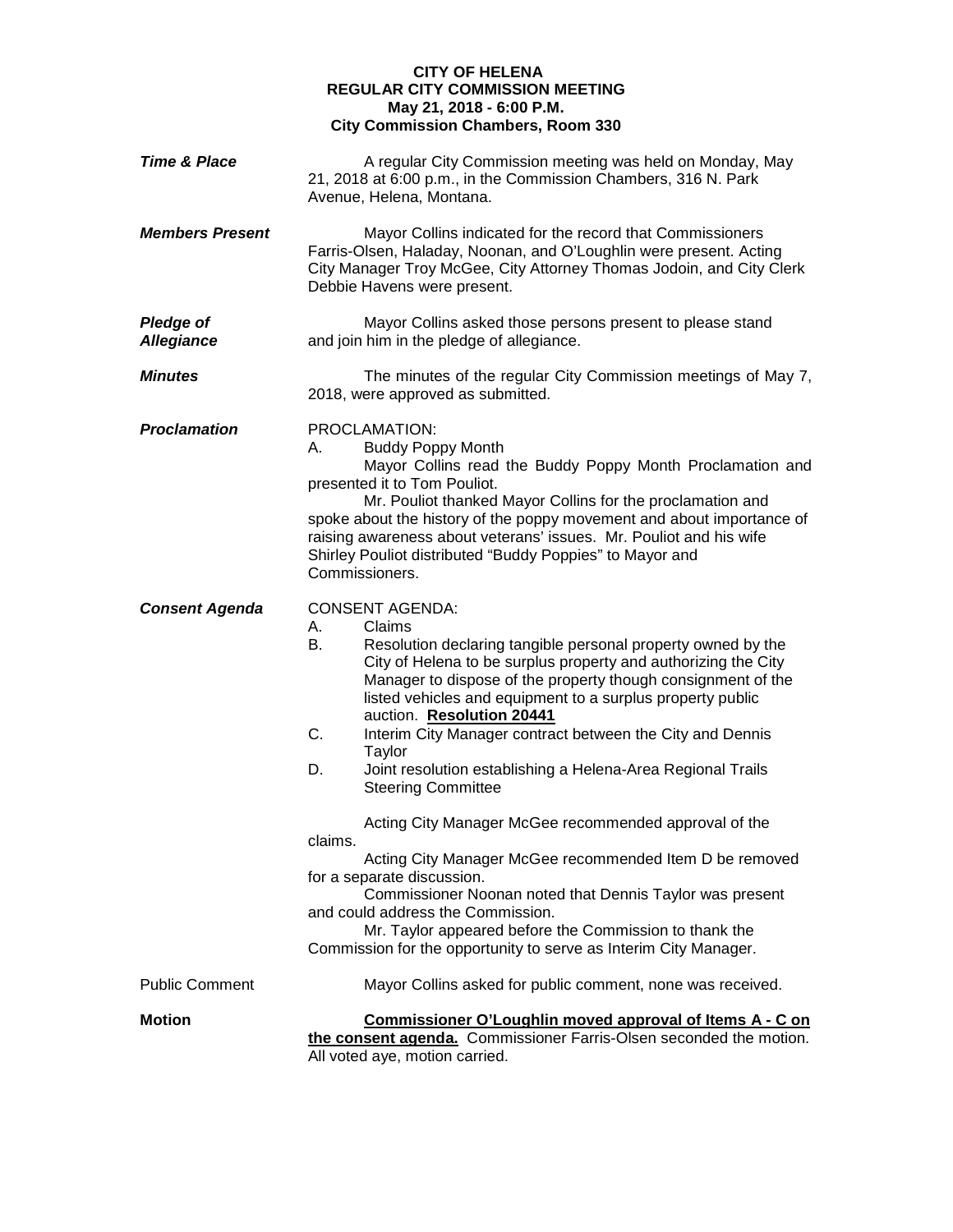| D. | Joint resolution establishing a Helena-Area Regional Trails |
|----|-------------------------------------------------------------|
|    | <b>Steering Committee</b>                                   |

|                                                    | Prickly Pear Land Trust Executive Director Mary Hollow<br>proposed to amend Section 1 and to strike "or recreation advocacy<br>organization" and replace it with "trust" so that it reads "a representative<br>from a land conservation trust". Director Hollow stated that the Steering<br>Committee would provide essential direction to the process that the<br>Helena Area Trails Committee will pursue. The intent of the Steering<br>Committee and its establishment was to support further coordination and<br>the efforts of Prickly Pear with the City and the Forest Service regarding<br>the maintenance and management that Prickly Pear performs in the<br>south hills. |
|----------------------------------------------------|--------------------------------------------------------------------------------------------------------------------------------------------------------------------------------------------------------------------------------------------------------------------------------------------------------------------------------------------------------------------------------------------------------------------------------------------------------------------------------------------------------------------------------------------------------------------------------------------------------------------------------------------------------------------------------------|
|                                                    | Acting City Manager McGee noted that the city staff, Attorney<br>Jodoin and Parks and Recreation Director Teegarden approved this<br>amendment.                                                                                                                                                                                                                                                                                                                                                                                                                                                                                                                                      |
| <b>Public Comment</b>                              | Mayor Collins asked for public comment, none was received.                                                                                                                                                                                                                                                                                                                                                                                                                                                                                                                                                                                                                           |
| Discussion                                         | Commissioner O'Loughlin noted that this amendment was<br>consistent with the discussion that the City Commission and County<br>Commission had at the joint meeting. Commissioner O'Loughlin<br>added that this resolution was meant to look at the multi-jurisdictional<br>use of land and that having the Land Trust on this Steering Committee<br>would be important.                                                                                                                                                                                                                                                                                                              |
| Motion                                             | Commissioner O'Loughlin moved approval of a joint<br>resolution establishing a Helena-Area Regional Trails Steering<br>Committee with the amendment to strike "or recreation advocacy<br>organization" in subsection 1 and replace it with "land conservation<br>trust". Commissioner Noonan seconded the motion. All voted aye,<br>motion carried. Resolution 20442                                                                                                                                                                                                                                                                                                                 |
| <b>Communications</b><br><b>From Commissioners</b> | COMMUNICATIONS/PROPOSALS FROM COMMISSIONERS<br>Commissioner Noonan pointed out that Carroll College was now<br>housing the students from Rossiter School due to the flooding in the<br>valley. Commissioner Noonan emphasized that it was an example of the<br>community coming together to help each other.                                                                                                                                                                                                                                                                                                                                                                         |
| <b>Report of the City</b><br><b>Attorney</b>       | REPORT OF THE CITY ATTORNEY<br>City Attorney Jodoin had nothing to report on.                                                                                                                                                                                                                                                                                                                                                                                                                                                                                                                                                                                                        |
| <b>Report of the City</b><br><b>Manager</b>        | REPORT OF THE CITY MANAGER<br>CERTIFICATE OF ACHIEVEMENT FOR EXCELLENCE<br>А.<br>AWARDED FOR COMPREHENSIVE ANNUAL FINANCIAL<br><b>REPORT (CAFR)</b>                                                                                                                                                                                                                                                                                                                                                                                                                                                                                                                                  |
|                                                    | Acting Manager McGee reported the Government Finance<br>Officers Association (GFOA) has awarded the City the Certificate of<br>Achievement for Excellence in Financial Reporting. The Certificate of<br>Achievement is the highest form of recognition in the area of<br>governmental accounting and financial reporting, and its attainment<br>represents a significant accomplishment by government and its<br>management. This is the 30th consecutive award for the City of Helena.                                                                                                                                                                                              |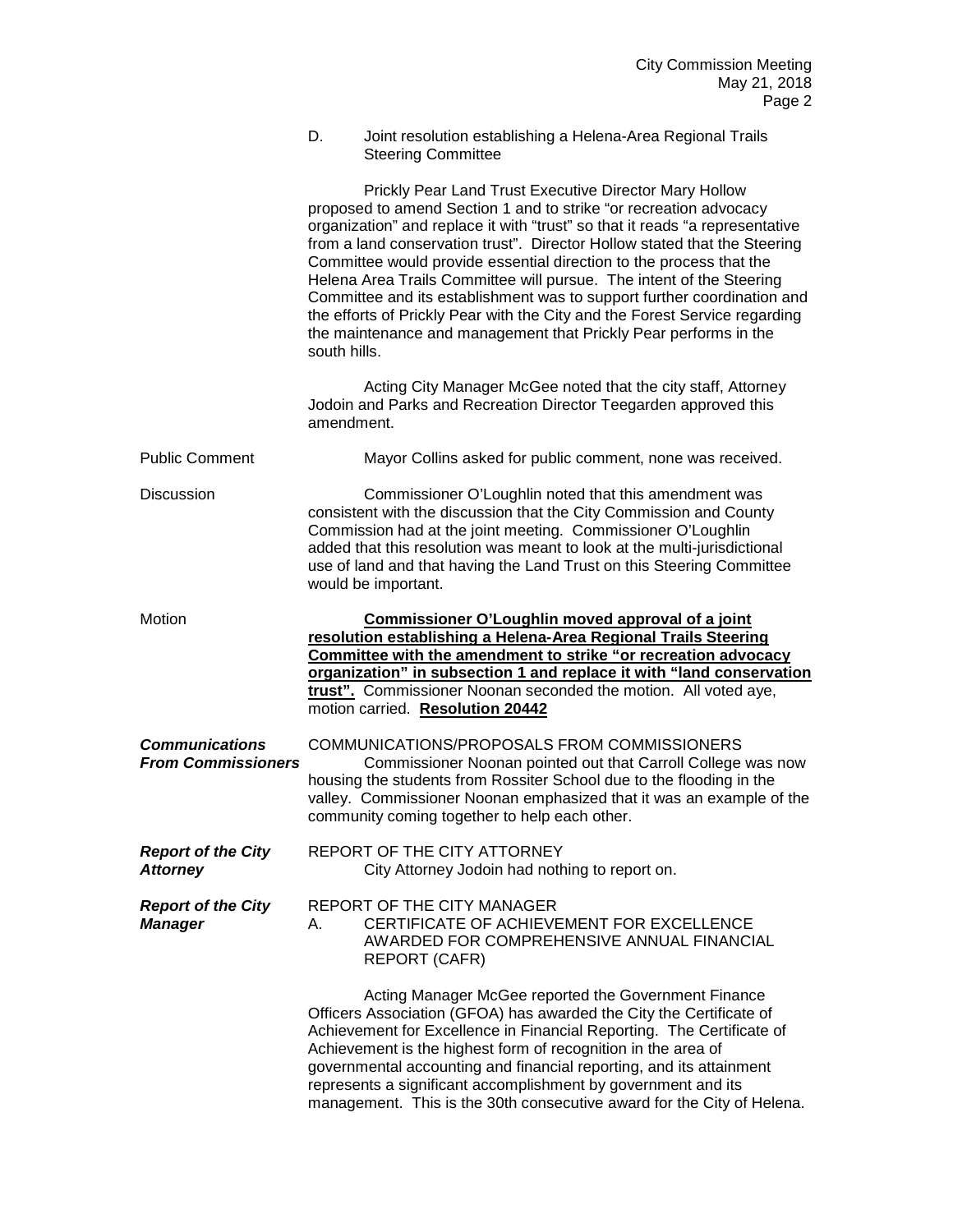Acting Manager McGee expressed recognition for the City's finance staff, Glenn Jorgenson and Liz Hirst, for their work in achieving this award for the 30th consecutive year.

Liz Hirst addressed the Commission and elaborated on the history of receiving the award. She recognized all city staff involved in compiling the report.

B. CONSIDER A RESOLUTION DECLARING A STORMWATER INFRASTRUCTURE EMERGENCY AT OR NEAR 11<sup>TH</sup> AVENUE AND NORTH MONTANA AVENUE AND AUTHORIZING THE SELECTION OF A RESPONSIBLE CONTRACTOR WITHOUT COMPETITIVE, ADVERTISED BIDDING TO COMPLETE THE IMMEDIATE INSTALLATION OF STORMWATER INFRASTRUCTURE AND REPAIR DAMAGE.

Attorney Jodoin gave the legal opinion on the need for the emergency resolution. In order to approve the emergency resolution, it would require four affirmative votes. Attorney Jodoin asked the Commission to explain and elaborate on the need for the resolution so that the public is away as to the reasons. Attorney Jodoin emphasized that the City doesn't have easements for this pipe which is one hundred years old, and the portions that haven't collapsed are in poor condition. If the City were to go through advertised competitive bidding process, it would be several months before the actual construction could begin. Due to the weather conditions with high chance of significant precipitation, this pipe needs to be taken care of as soon as possible.

Engineer Leland showed slides demonstrating the existing 48" pipe, where it has collapsed, and where there is the need to get the pipe reconstructed and a new one installed. The old existing pipe would be abandoned. Engineer Leland emphasized that it would be a big project but not an extreme undertaking. The reason this pipe couldn't be patched was because of the soil and the depth that goes beneath the canopy.

Discussion Commissioner Haladay asked how long a normal bidding process would take for a project like this. Engineer Leland stated that it would take approximately two months to go through the competitive bid process. Engineer Leland emphasized that he was very uncomfortable with the condition of the pipe and waiting that long.

> Commissioner O'Loughlin asked about the estimated costs and timeline of the project. Engineer Leland explained that quotes from five local contractors we received, and out of three proposals that came in, the lowest was \$470,000. The price could increase depending on the scope of the project. If the emergency resolution were to get approved at this meeting, the project would begin on Wednesday, May  $23^{\text{rd}}$ , and be completed within three weeks.

> Commissioner Haladay asked who the contractor was. Engineer Leland replied that Montana Underground provided the lowest bid.

Public Comment Mayor Collins asked for public comment.

Will Garvin, Helena resident, asked for clarification on the measurements that Engineer Leland referred to. Engineer Leland clarified that the 48" pipe that goes across Safeway parking lot is 9 to 10' in depth, the 36" older main that goes underneath the gas station is 25' deep. From the area where the pipe had collapsed to the point where the camera could reach was about 100' and that is the length of pipe that is compromised and that goes underneath canopy. This is the area that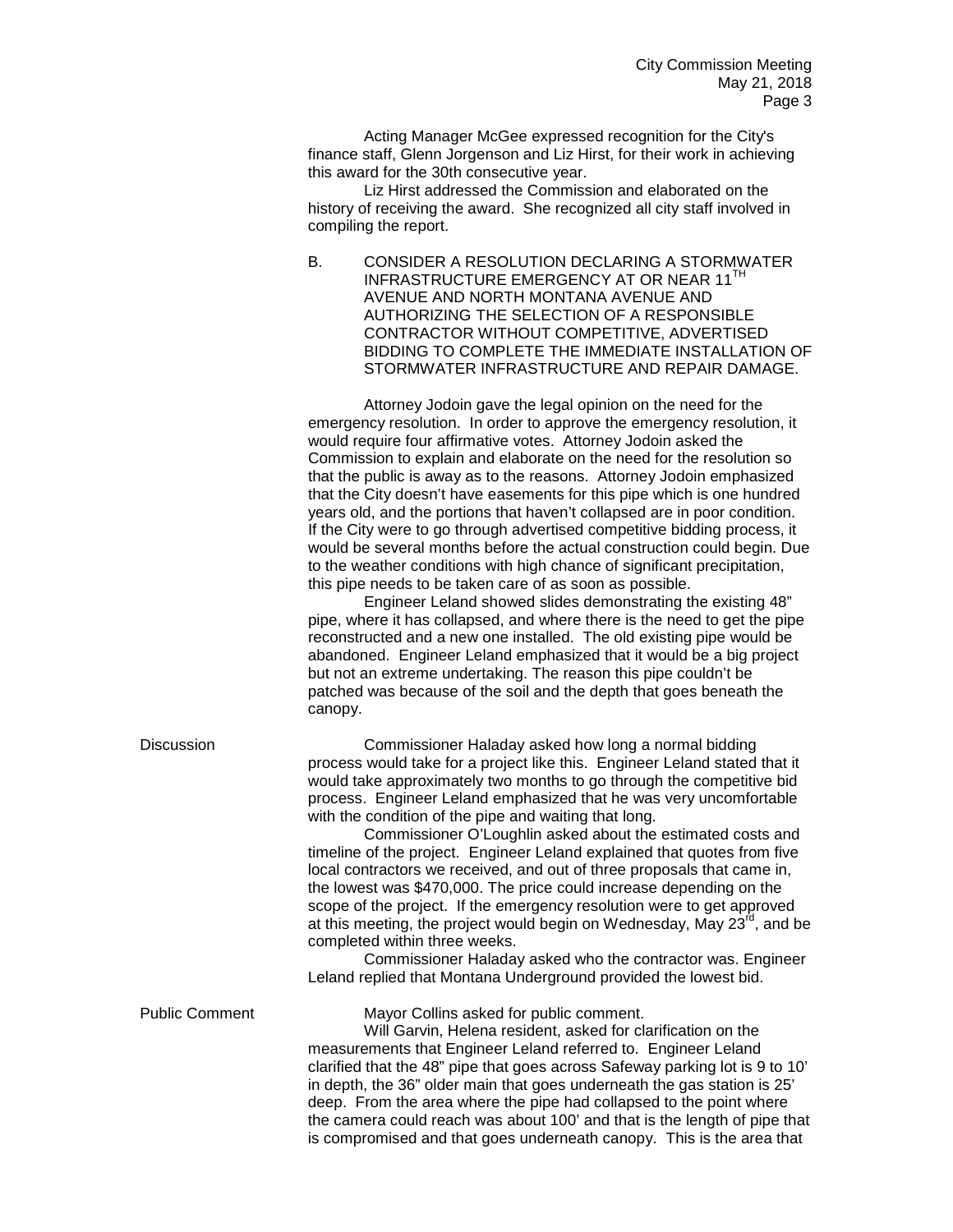would have to be dug. That pipe is 25' underneath the canopy. It was 100' length of pipe that had been TV'ed that was in bad condition.

| <b>Motion</b>                                    | <b>Commissioner Noonan moved approval of a resolution</b><br>declaring a stormwater infrastructure emergency at or near 11 <sup>th</sup><br>Avenue and North Montana Avenue and authorizing the selection of<br>a responsible contractor without competitive, advertised bidding to<br>complete the immediate installation of stormwater infrastructure<br>and repair damage. Commissioner O'Loughlin seconded the motion.<br>All voted aye, motion carried. Resolution 20443                                                                                                                                                                                                                                                                                                                                                                                                                                                                                                                                                                                                                                                                                                                                                                                                                                                                                                                                                                                                                                                                                                                                                                                                                                                                                                                                                                                                                                                                                                                                                                                                                                                                                                                                                                                                                                                                                                                                                                                                                                                                                         |
|--------------------------------------------------|-----------------------------------------------------------------------------------------------------------------------------------------------------------------------------------------------------------------------------------------------------------------------------------------------------------------------------------------------------------------------------------------------------------------------------------------------------------------------------------------------------------------------------------------------------------------------------------------------------------------------------------------------------------------------------------------------------------------------------------------------------------------------------------------------------------------------------------------------------------------------------------------------------------------------------------------------------------------------------------------------------------------------------------------------------------------------------------------------------------------------------------------------------------------------------------------------------------------------------------------------------------------------------------------------------------------------------------------------------------------------------------------------------------------------------------------------------------------------------------------------------------------------------------------------------------------------------------------------------------------------------------------------------------------------------------------------------------------------------------------------------------------------------------------------------------------------------------------------------------------------------------------------------------------------------------------------------------------------------------------------------------------------------------------------------------------------------------------------------------------------------------------------------------------------------------------------------------------------------------------------------------------------------------------------------------------------------------------------------------------------------------------------------------------------------------------------------------------------------------------------------------------------------------------------------------------------|
| <b>Report from the</b><br><b>Helena Citizens</b> | REPORT FROM THE HELENA CITIZENS COUNCIL<br>There was not an HCC member present.                                                                                                                                                                                                                                                                                                                                                                                                                                                                                                                                                                                                                                                                                                                                                                                                                                                                                                                                                                                                                                                                                                                                                                                                                                                                                                                                                                                                                                                                                                                                                                                                                                                                                                                                                                                                                                                                                                                                                                                                                                                                                                                                                                                                                                                                                                                                                                                                                                                                                       |
| <b>Regular Items</b>                             | <b>REGULAR ITEMS:</b><br>CONSIDER A RESOLUTION FINDING THAT A BLIGHTED<br>А.<br>AREA EXISTS WITHIN THE CITY OF HELENA, MONTANA,<br>AND THAT REHABILITATION AND REDEVELOPMENT, OR A<br>COMBINATION THEREOF, OF SUCH AREA IS NECESSARY<br>IN THE INTERESTS OF PUBLIC HEALTH, SAFETY, MORAL,<br>OR WELFARE OF THE RESIDENTS OF HELENA.                                                                                                                                                                                                                                                                                                                                                                                                                                                                                                                                                                                                                                                                                                                                                                                                                                                                                                                                                                                                                                                                                                                                                                                                                                                                                                                                                                                                                                                                                                                                                                                                                                                                                                                                                                                                                                                                                                                                                                                                                                                                                                                                                                                                                                   |
| <b>Staff Report</b>                              | Community Development Director Sharon Haugen reported the<br>Helena City Commission has directed city staff to begin work necessary<br>for the possible creation of an Urban Renewal District centered in the<br>Downtown area. This area had been the subject of two previous Urban<br>Renewal Districts that sunsetted in 2005. More than 80 projects were<br>completed using TIF funds generated by the previous TIF increment<br>including the Walking Mall, the Great Northern Town Center,<br>improvements to the Civic Center, library, façade improvements for the<br>businesses in the downtown, and many other improvements. The<br>creation of the district could result in the potential of using tax increment<br>financing (TIF) to make any needed public improvements that might<br>encourage redevelopment and development of the area.<br>On November 11, 2017, the City of Helena directed WGM<br>Group, Inc. to identify and document blight factors within the Downtown<br>District, encompassing an area generally described as the area bounded<br>on the north by Lyndale Avenue, on the south by Cruse Avenue, on the<br>west by Benton Avenue, and on the east by Jackson Street as shown on<br>the attached map. WGM Group has completed a Statement of Blight to<br>document the existence of potentially blighted conditions that would meet<br>the definition of blight as defined in MCA 7-15-4206 (2). Based upon the<br>findings in the Statement of Blight, the Commission may want to consider<br>the development of an Urban Renewal Plan for the area. These are<br>prerequisites to allowing the City of Helena to exercise its powers under<br>Title 7, Chapter 15, Parts 42 and 43 of the Montana Code Annotated.<br>The creation of the TIF district allows the City to use the increase in the<br>tax base (tax increment) to help fund improvements in the area.<br>On March 27, 2018, a public meeting was held the Helena Civic<br>Center to discuss the draft Statement of Blight and the proposed<br>boundary. The proposed boundary was developed based on meetings<br>with MBAC and representatives of the BID and city staff. The draft<br>Statement of Blight was completed after interviews with various city staff,<br>property owners in the district, and through a review of existing<br>information available through the Department of Revenue, the Downtown<br>Master Plan, and various engineering studies. Over 400 notices were<br>sent to the affected property owners, including landowners and other |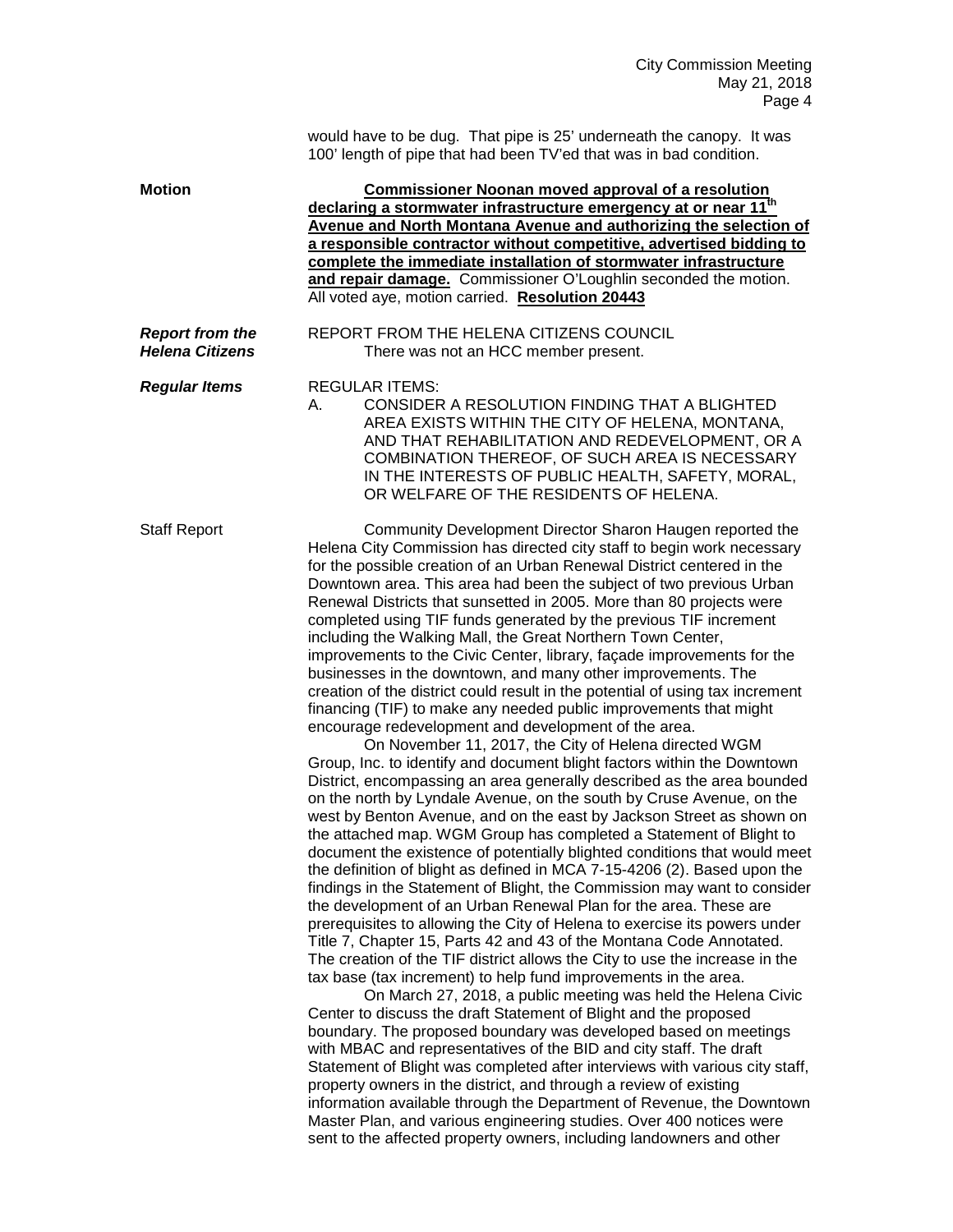affected businesses. Advertisements were also in the Independent Record and on the City's website and Facebook page. The School District and the County received separate notices. The draft Statement of Bight was also available for viewing.

Several comments were made about the proposed boundary. They ranged from expanding the scope of the project to include the Myrna Loy and Rodney Street, excluding the residential property between the Great Northern and Benton, excluding Centennial Park, the YMCA and the old Armory building and redrawing the boundary to about that of the Railroad District. An analysis of these comments was completed by the consultants and is attached to this memo.

The consultants are not recommending any increases in the boundary at this time, primarily because the areas of the City recommended to be included were not covered by the Downtown Master Plan. They are also not recommending excluding any of the property for the reasons stated in the analysis. There were also several comments with regard to the Statement of Blight. Several of those comments related to expressed needs in the downtown, how TIF monies can be used, and recommendations for more public outreach. A list of the comments and the consultants' recommendations are also attached to this memo.

The passage of the resolution of necessity will allow for the creation of an Urban Renewal District in the Downtown district and surrounding area and allow the City to exercise its powers authorized in Title 7, Chapter 15, Parts 42 and 43 of Montana Code Annotated allowing the City to use the increase in the tax base (tax increment) to help fund needed improvements.

The passage of this resolution will result in the creation of an Urban Renewal Plan and will enable the use of TIF funds for redevelopment in the area. TIF is one of the few mechanisms that local governments have to encourage investment and to diversify tax base. TIF funds can be used to make infrastructure improvements that benefit the public and allow for orderly growth. All of the uses for TIF funds will be based on the goals and the objectives developed in the Downtown Urban Renewal Plan.

TIF may be available for use to increase the energy efficiency of publicly owned structures and to make possible improvements recommended in the Greening America's Capital report. All of the uses for TIF funds will be based on the goals and the objectives developed in the Downtown Urban Renewal Plan.

The creation of a TIF district freezes the property tax revenues derived from the increased value of any property improvements for the city, county, and the school district for at least 15 years. Any increased costs in overall services will have to be paid for by the existing tax base and increases in the tax base in the other parts of the city.

Director Haugen recommended approval of a resolution finding that a blighted area exists within the City of Helena, Montana, and that rehabilitation and redevelopment, or a combination thereof, of such area is necessary in the interests of public health, safety, moral, or welfare of the residents of Helena.

Public Comment Mayor Collins asked for public comment.

Helena Business Improvement District Director Micky Zurcher spoke in support of the resolution.

Owner of Montana Outdoor Sports Rex Seeley also spoke in support of the resolution.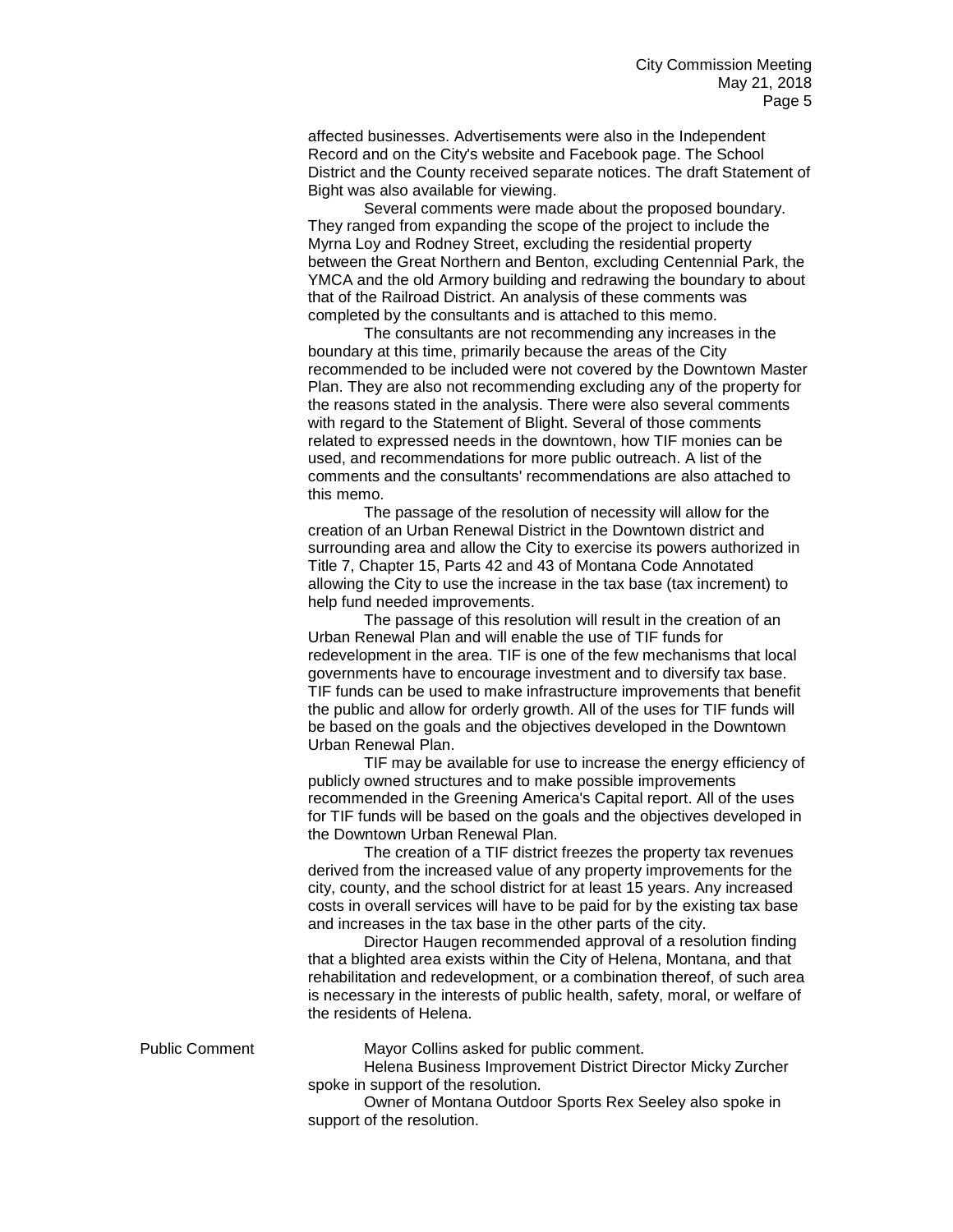Commissioner O'Loughlin thanked Director Haugen and WGM Group, Inc. for providing very helpful analysis. Commissioner O'Loughlin also articulated why the area meets the qualifications under the statute for creation a TIF District.

**Motion Commissioner Haladay moved approval of a resolution finding that a blighted area exists within the City of Helena, Montana, and that rehabilitation and redevelopment, or a combination thereof, of such area is necessary in the interests of public health, safety, moral, or welfare of the residents of Helena.** Commissioner Farris-Olsen seconded the motion. All voted aye, motion carried. **Resolution 20444**

> B. CONSIDER THE RELEASE OF THE CITY'S INTEREST IN A NINE FOOT (9) PORTION OF A FIFTEEN FOOT (15) PEDESTRIAN TRAIL AND UTILITY EASEMENT ACROSS LOT 15 OF THE SUSSEX PARK SUBDIVISION AND THE FILING OF AN AMENDED PLAT DEPICTING THE REDUCTION OF THE EASEMENT.

Staff Report City Engineer Ryan Leland reported the City has a 30' wide pedestrian trail and utility easement across the common boundary line between Lots 15 and 16 of the Sussex Park Subdivision. This subdivision is located in the upper westside of Helena. The easement is 15' on either side of the common property line.

> A single track pedestrian path and a city water main lie within the easement. The main was installed by Sussex Construction as part of the development of the subdivision. The water main is located at or near the common boundary line between Lots 15 and 16 of the Sussex Park Subdivision. The trail was not accepted by the City during the approval of the subdivision and as such has no responsibility for maintenance or operation of the pedestrian trail.

> Sussex Construction recently built a dwelling unit on Lot 15 (535 Sussex Court) for the property owner. A corner of the house was built within the easement that lies on Lot 15. The house and eaves extend approximately seven and a half feet (7'6") by ten feet six inches (10'6") by eleven feet eight inches (11'8") into the abovementioned pedestrian trail and utility easement. The proximity of the house to the water main may already preclude the City from accessing the main out of concern that excavation that close to the house may compromise the structural integrity of the house. As a result, the City may have to abandon the main which would result in two dead end water mains. Dead end water mains are not desirable due to water quality and fire flow concerns. The approved building plans show the house outside the existing easement and the house was not built in the approved location.

In the recent past, it has been documented that Sussex Construction has trespassed and caused damage to City property (Ridgeview and Sussex Subdivision).

The property owners' home would no longer be located within the pedestrian trail and utility easement. However, the city would have approximately seven to eight feet (7'-8') from the eaves of the house to the water main. Current engineering standards require easements for mains on private property to be within an easement that is ten feet (10') on either side of the main. The City may not be able to access the main for maintenance and repair activities, or replacement. The City may face claims for damages to the dwelling unit for maintenance activities or a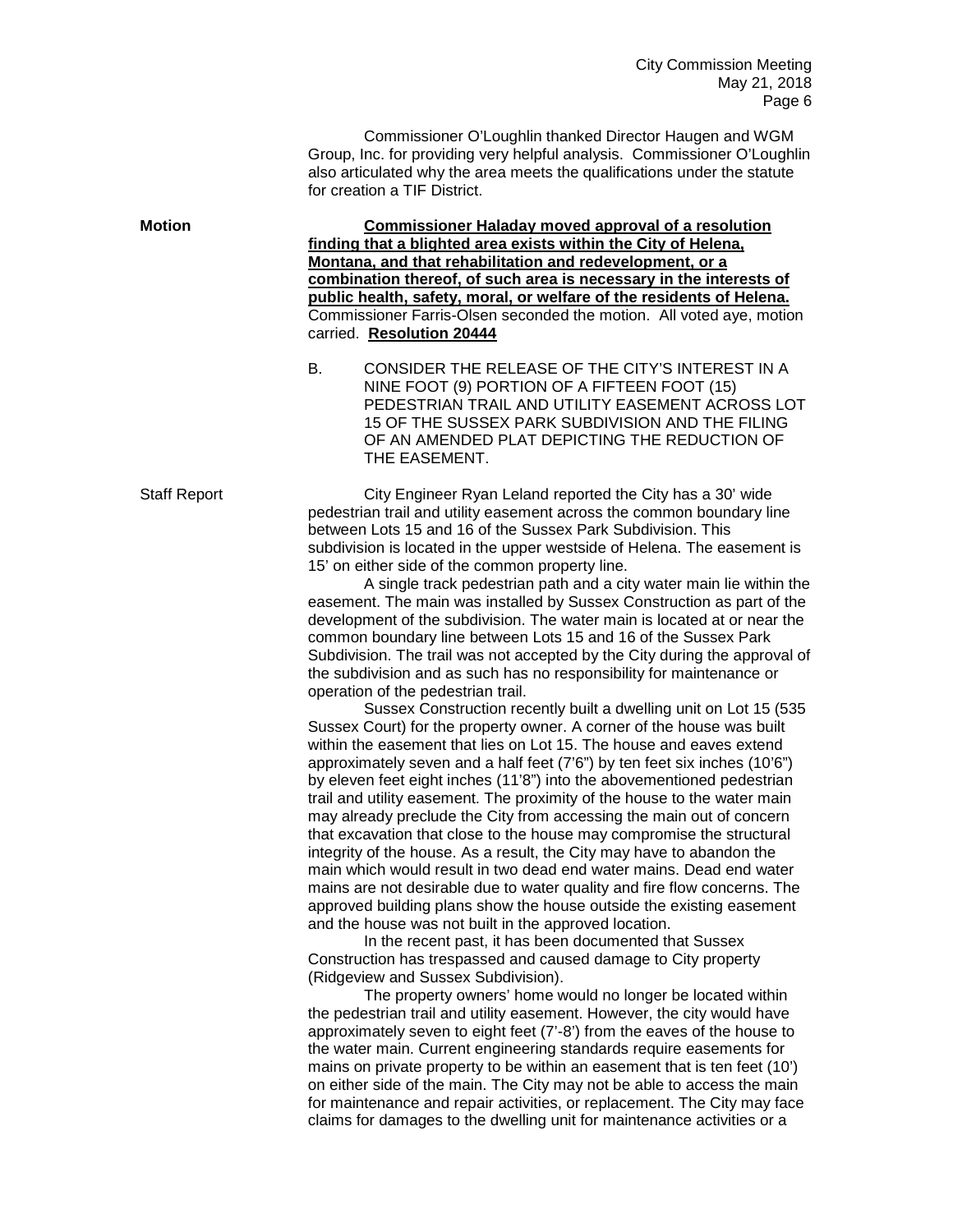water main break. The main may have to be abandoned or relocated which will affect fire flows in the area.

Engineer Leland recommended denying the release of the City's interest in the north nine foot (9') of the pedestrian trail and utility easement across the southern lot line of Lot 15, as shown on Certificates of Survey No. 3115068 and deny the filing of the amended plat depicting the reduction of the easement.

Public Comment Mayor Collins asked for public comment.

Soren Colbert, Sussex Construction, showed photos of the property and the utility easement from an amended plat application for Commission's consideration. The pictures showed that the 8" water main is located approximately 11.5' feet from the foundation of the house. The trail is straight and curved on the plat. In the option of Sussex Construction staff, the 34' easement is excessive for a standard 8" main.

Commissioner Noonan referred to the Administrative Meeting and said that it was explained to the Commissioners that Sussex Construction was at fault. Commissioner Noonan asked Mr. Colbert whether Sussex Construction would agree with that.

Mr. Colbert replied that the majority of the fault lied at Sussex Construction. Sussex drew the setbacks according to the approved site plan, and to the crew's knowledge the setbacks were correct when they were put in. Mr. Colbert provided possible suggestions explaining why setbacks ended up being placed at the wrong distance. Mr. Colbert added that the setbacks were signed off by the City Building Division during the on-site inspection last July. It was Sussex' oversight and the oversight of the City Building Division combined that let the issue go unnoticed until Sussex was trying to get a certificate of occupancy for the homeowners.

Cherche Prezeau, a legal representative for Sussex Construction, pointed out that the City Code requires a 20' easement for water main utility. And in this case, the 30' easement was put in place because of the pedestrian trail, which no longer was necessary. Thus, had this been design solely with the water main in mind, there would have been a 20' utility easement, which would effectively have resulted in 10' of easement on either side of the property line. In this case, as was confirmed yesterday, there are 11.5' from the foundation of the encroaching home to the water line: over the 10' easement that typically would be put in place in a case like this. Ms. Prezeau stated that while she appreciated what Engineer Leland had said, with the remeasurements that were done on May 20 and given the fact that the house is over 1' away from the water main had the 20' requirement was in place, this situation shouldn't cause any issues to the City. The eaves in the encroaching portion of the house are 10'6" above ground; typically this wouldn't be considered an encroachment or, likewise, the City routinely grants encroachment requests for eaves that are slightly in the easement as these are. None of these should hinder City's ability to bring an excavator and make any repairs to the water line should that occur. Ms. Prezeau pointed out that Section 12.4.5 of the Helena City Code provides that City utility easement that are not adjacent to the dedicated public rights of way must have a minimum width of 20', and once this encroachment is carved out, there is more than 20'. Section 4.6.2 of the City of Helena Engineering Designs Standards again refers to 20' easement measurement. There are 15' on one side and 9' on the other, thus there are over 20' of easement on that property.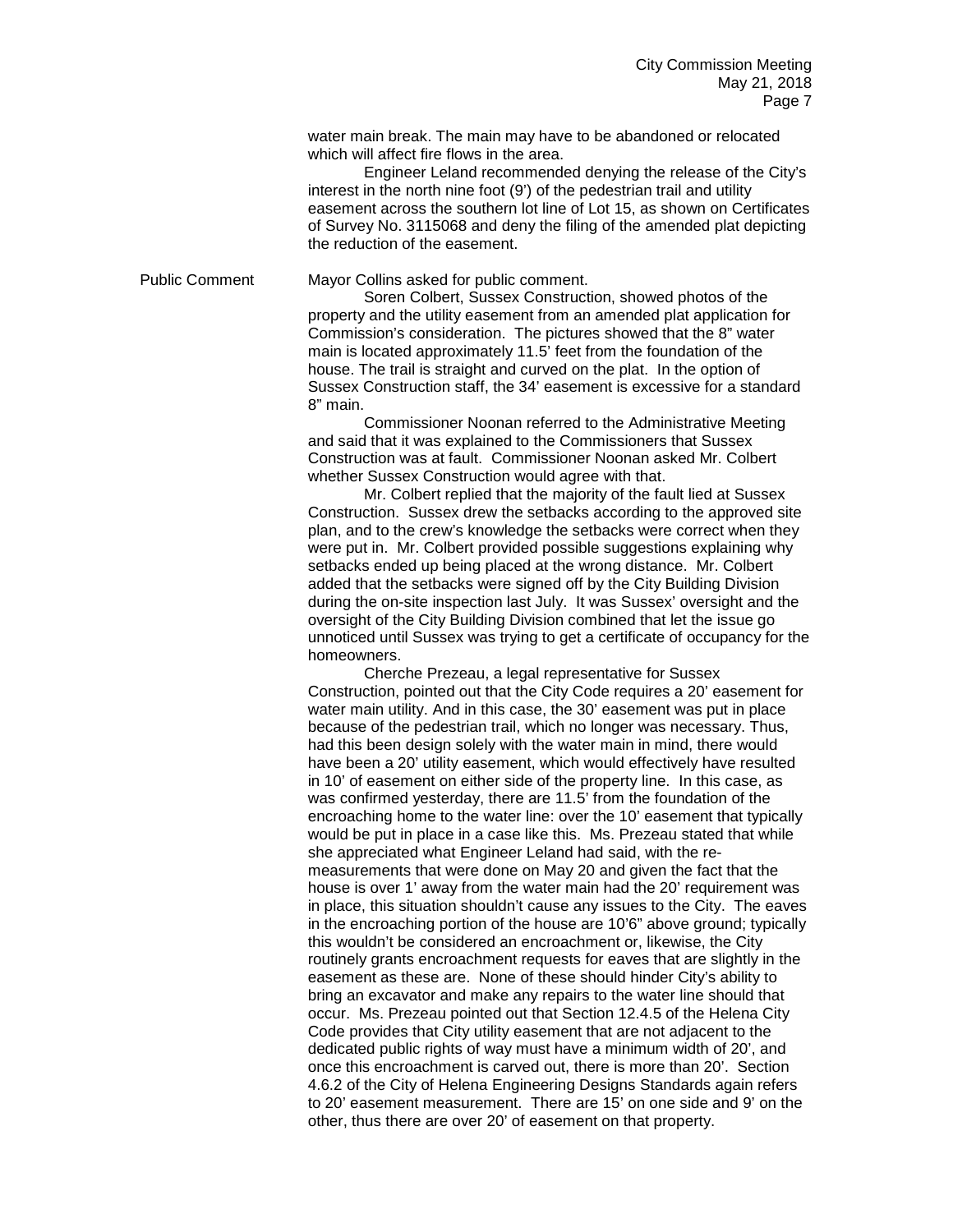Amy Carlson and her husband, 535 Sussex, homeowners of the property, appealed to the Commission so that some resolution between the City and Sussex Construction would be found. The property owners stated that they spent about 3 years building this house and that they were building it to spend the rest of their lives in it.

Commissioner O'Loughlin referenced the location of the valves and asked about the significance of the location of the valves. Engineer Leland stated the valve is part of the water main and it is very specific on the location; with the eaves, it would be very difficult to bring in an excavator.

Commissioner O'Loughlin asked to confirm whether it was an accurate measurement that the water main was located 11.5' away from the house. Engineer Leland noted that staff didn't go out and measure everything but that measurement was probably close. Engineer Leland emphasized that it is a minimum of 20' easement on flat ground and 30' was required due to the topography as it was not flat ground.

Commissioner O'Loughlin reiterated the explanation of why 30' were needed as opposed to 20': it was a combination of both the trail and the water main, given the grade.

Commissioner Haladay asked whether the Building Department actually checked the foundation distance and whether the Department routinely does it. Engineer Leland stated that he didn't know whether Building department staff went out to do the measurements but that he could ask them. Engineer Leland did know that the City signed off on the occupancy of the house. Commissioner Haladay asked to check if there was a record of the Building Department staff going to the site and doing the measurements before any determination was made.

Commissioner Haladay asked Attorney Jodoin whether an eave would normally be something that could go to the Board of Adjustment for a variance if it were encroaching on a setback requirement or an easement. Attorney Jodoin replied that the City normally does not deal with this type of issue in new construction. After the fact, they propose a plan and then they ask for a variance before it's constructed. The City normally sees encroachments into right of way with existing houses. The City does routinely give variance if the eaves are not within the 10' required easement. An encroachment was proposed by the City for this particular issue and for many reasons was not acceptable to the property owners.

Ron Bartsch, Sussex Construction, acknowledged that this mistake did happen. The error was on Sussex part, the string was strung that showed the 10' offset and the City of Helena came and they saw the house taped before the foundation was poured. Mr. Bartsch stated that he was present when this happened: City staff came, looked at the strings, and concurred that the house was not within the easement. Mr. Bartsch also spoke about ability to excavate in that area. Mr. Bartsch emphasized that it was within the capabilities of excavation and using excavators. Mr. Bartsch pointed out that the City of Helena provides for a 20' easement, and Sussex Construction operates in those easements in excavation work. Mr. Bartsch also stated that he was the developer when this subdivision was created and that the conversation about City requiring a greater easement for the utility portion never came up. At that time Sussex proposed that the trail should become a city trail, and the Commission at that time denied that. Mr. Bartsch expressed hope that the Commission would take all that into consideration and understand that not only there was an opportunity for work and service on this main but also that moving a house would be a significant event.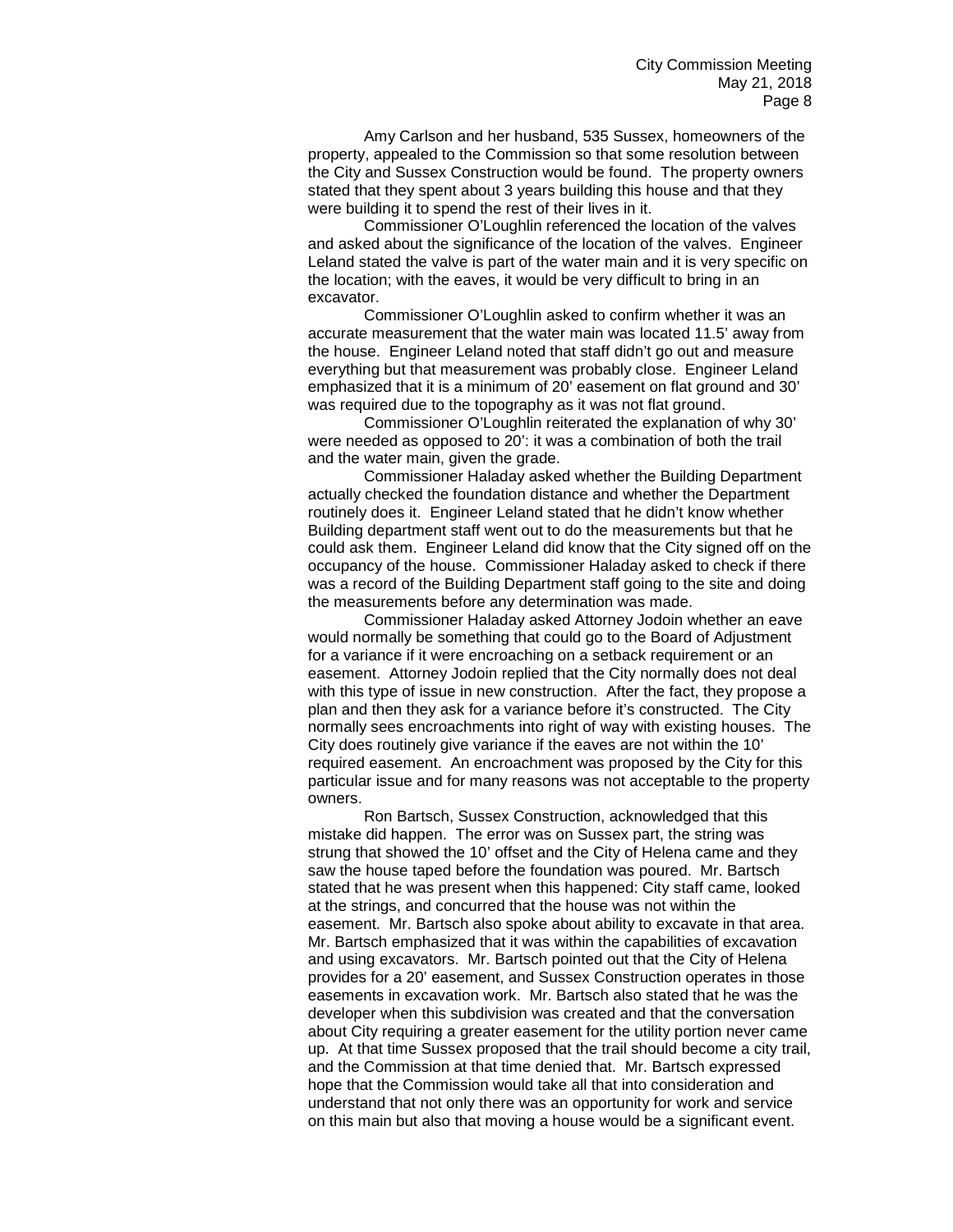Commissioner O'Loughlin asked Mr. Bartsch to confirm that if the City were to grant the release and, if in repairing the water main, the City damaged the house, the liability would solely rest with the City. Mr. Bartsch stated that was correct and added that if the City had a contractor with the subcontractor, the contractor would be liable.

Commissioner O'Loughlin asked Engineer Leland about the plat approval and a conversation preceding it regarding why 30' was provided as opposed to normal 20'. Engineer Leland replied that with respect to 30' easement, this information was provided; there was the waterline and trail; it wasn't only a trail easement, it was a waterline and trail easement. At that point, that was what Sussex had proposed. When the trail was not accepted, that easement didn't go away, it stayed at 30', so that was why staff did not state that the city needed an easement because that was still proposed to be 30'; if Sussex would have proposed reducing it, city staff would have said to keep the 30' for the easement.

Commissioner O'Loughlin reiterated that the original site plan was developed by Sussex Construction, they were aware of the 15' easement on each side of the line, and they adhered to this on their original site plan. Engineer Leland concurred and said that those were approved plans that the Building Division reviewed. Engineer Leland emphasized that was the time to really look at the proposed plans and that Sussex staff were aware of the 30' easement; the easement was on the plans and it was approved. Regarding the outline of the house itself, even if it was built exactly according to the original site plans, the house would still be encroaching on the easement.

Mr. Bartsch confirmed that he drew the site plan himself, as part of the city submittal package. If the house was built to the exact specifications, the eaves would still be encroaching on the 15' trail and utility easement. Mr. Bartsch noted that it would not have been an issue because it would have been approved. They often build homes to the edge of setbacks, and the eaves often overhang those easements. Mr. Bartsch stated that he believed there was a provision in the City Code allowing builders like Sussex encroachment agreements that are greater than 10': for new construction or otherwise.

Commissioner Noonan stated, in response to a question from Ms. Prezeau, the homeowners were put in the troubling position and the solution would be dependent on good will. Commissioner Noonan referred to a case that took place a couple of years ago when the City granted a temporary easement on parkland for the Ridgeview Development, and there was a concerned citizen due to damage being done not only to the park but also to his property. That citizen had the intention to take that case to court. Commissioner Noonan noted that kind of situation – when the City was acting on good will several years ago and there were still complaints coming in – concerned him. He would like to support privileges of the homeowners but he still felt cautious about this situation.

Ms. Prezeau informed the Commission that homeowner filed a lawsuit and lost. Ms. Prezeau also stated the following:

As was pointed out, Sussex did reclaim the city property. There were concerns that came up and it was hoped that they had all been addressed. A different developer was involved in the case that Commissioner Noonan referred to, it wasn't Sussex. This was the first time that Sussex has built within the city limits and that they made a mistake of encroaching and building on city easement. But the point brought up by Commissioner Noonan was well taken. There were some homeowners who were understandably very concerned; this was a very unfortunate error. However, given the fact that there still was a 21'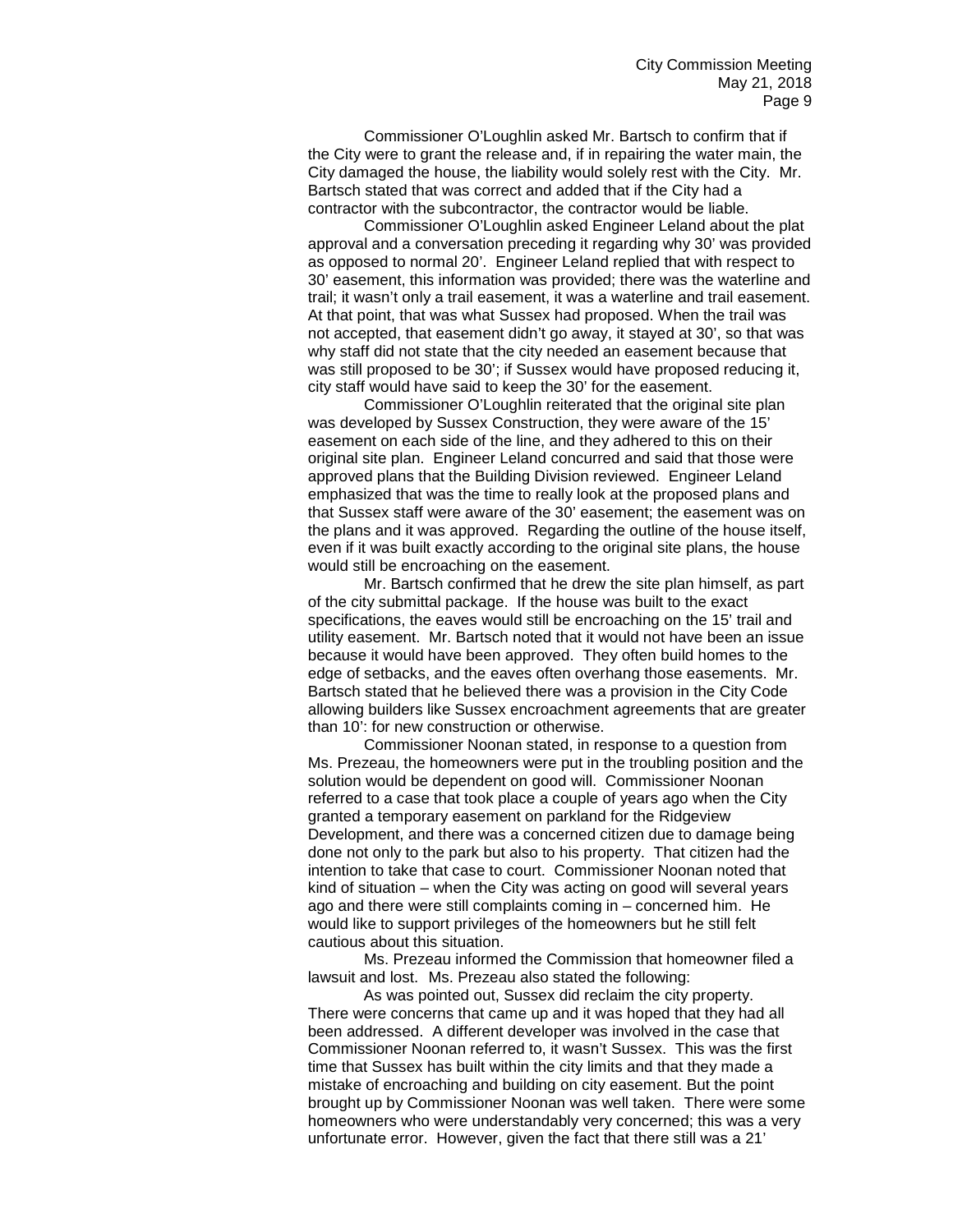easement, as well as 11'5" from the foundation, that's the most that the city would have anyway. That area has difficult typography and site, but if the city hired an experienced contractor, it would not cause an issue. What's more, if it were to become an issue, it would be a contractor's liability.

Ms. Prezeau also expressed her concern that there was some bad will toward Sussex and that it would be raised in the context of the Ridgeview Development issues. Ms. Prezeau expressed hope that Carlsons would be as happy as other clients of Sussex Construction and emphasized again that 11.5' was still within the City Code.

Commissioner Noonan noted that in his earlier comment he was responding to another issue and that he would not be making a decision based on another situation, but it did give him pause to consider.

Commissioner O'Loughlin asked Attorney Jodoin to walk through the process of an encroachment agreement that Carlsons didn't agree with. Attorney Jodoin stated that Sussex initially requested an encroachment agreement for the city on behalf of the Carlsons. This type of encroachments typically permits the property owner to encroach on the right of way until they city needs to access that area. Language of the encroachment agreement has a standardized notice of 60 days allowing the city to request the removal of the encroaching structure. The property owners were not comfortable with the standard language and requested a permanent solution.

Commissioner Haladay asked whether, if the Commission were to deny the request, the Carlsons would have to move their home. Attorney Jodoin replied that he would not encourage the City to pursue that; however, the issue would be when the City would need to access the main to maintain or replace it. Attorney Jodoin stated that he wouldn't recommend to abandon the mains either. Attorney Jodoin added that he understood that the homeowners wanted a resolution.

Commissioner Haladay asked what would happen if the Commission approved the request and at some point the City would need immediate access and damaged the house. Attorney Jodoin replied that the City would contract with an outside contractor with appropriate insurance and cover the costs thereof.

Commissioner O'Loughlin asked Engineer Leland whether it would it be challenging to find a contractor. Engineer Leland replied that if it was a main replacement, a contractor would be hired. Contractors would evaluate the work and bid accordingly. Most likely, the contractors would be found, but it would be more expensive.

Commissioner Haladay noted that it felt somewhat analogous with the agreement with Bryant school (agreement by the school district to bear the costs on the long run) and asked whether something similar could be done to get the homeowners some certainty. Attorney Jodoin stated the encroachment agreement would be with the property owner; the City would probably be looking at Sussex Construction for the indemnification of the City for any additional costs above and beyond. Additionally, if any damage to the property took place as a result of it being too close to the water main, the City would be the place that homeowners would be going to.

Mrs. Carlson provided a clarification relative to the financing of the house: they have a construction loan, which would expire sometime in the summer, and the bank would not give them long-term mortgage for the house with the encroachment; when the construction loan is up, they need to convert it into the mortgage. Mrs. Carlson added that her and her husband wouldn't agree with the encroachment either. As far as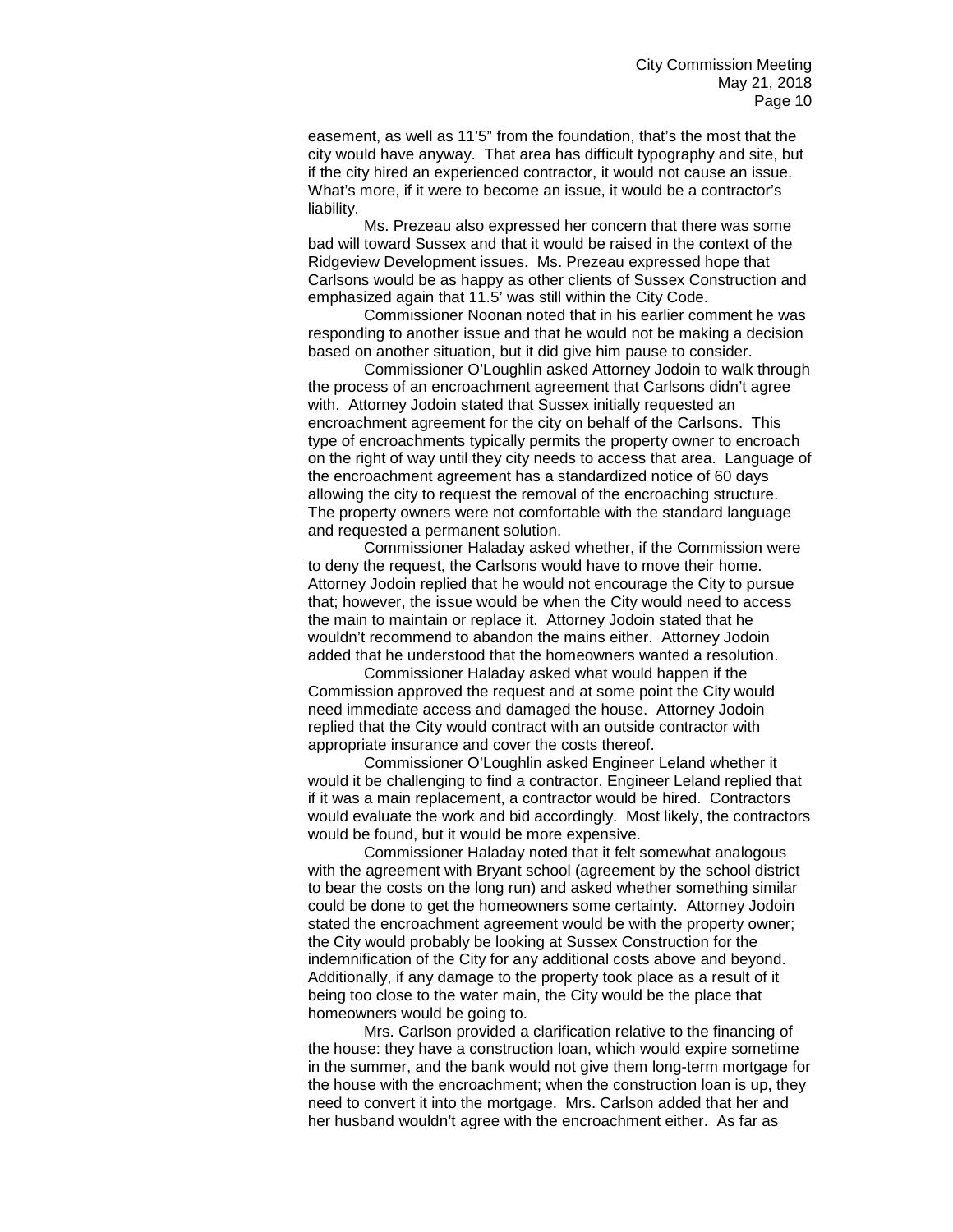Mrs. Carlson was aware, it was the bank who discovered the original encroachment.

Commissioner O'Loughlin asked Commissioner Haladay and Attorney Jodoin whether common ground could be found if the Commission tabled the request at this meeting and had a discussion later in search for a resolution.

Attorney Jodoin said that he could draft a separate agreement between the City and Sussex Construction for the indemnification and coverage of the City; however, Attorney Jodoin pointed out that one of the considerations the Commission would have to worry about was that Sussex Constructions may not be around forever.

Commissioner Haladay said that his preference would be to table this request. Commissioner Haladay reiterated his request for confirmation on Building Division inspection before Commission would make a determination, one way or another.

Commissioner Farris-Olsen emphasized importance of Commission coming back to this discussion in a timely manner to ensure that the homeowners get financing.

**Motion Commissioner Haladay moved to table the release of the City's interest in the north nine foot (9') of the pedestrian trail and utility easement across the southern lot line of Lot 15, as shown on Certificate of Survey No. 3115068 and table the filing of the amended plat depicting the reduction of the easement to the call of the City Manager.** Commissioner Noonan seconded the motion. All voted aye, motion carried.

**Public Hearings** PUBLIC HEARINGS:

A. CONSIDER A RESOLUTION GRANTING A HISTORIC PROPERTY TAX ABATEMENT FOR NEW CONSTRUCTION ON HISTORIC PROPERTY LOCATED 330 AND 332 PINE STREET.

Staff Report Director Haugen reported Matt Culpo and Christine Thennis, owners of the properties located at 330 and 332 Pine Street, are applying for tax abatement under provisions of state law for restoration, rehabilitation, expansion, and new construction of certified residential and commercial properties located within national register historic districts and properties listed in the National Register of Historic Places (MCA 15-24-16 et seq.). This location is legally described as Lots 15 and 16 and the east 10' of Lot 17 in Block 10 of the Original Helena Townsite (geocode number 05-1888-31-2-17-17-0000).

> Mr. Culpo and Ms. Thennis are building a duplex with a garage and a house with a garage on the property which is currently under construction.

Under these provisions of MCA 15-24-1603, historic property undergoing rehabilitation, restoration, expansion, or new construction that meet criteria established by the review process described in 15-24- 1605 or 15-24-1606 may receive a tax abatement up to 5 years following completion of the construction. The tax abatement is limited to 100% of the increase in taxable value caused by the rehabilitation, restoration, expansion, or new construction.

At the April 18, 2018, meeting, the Lewis and Clark Co. Heritage Tourism Council (HTC) voted unanimously to approve the historic tax abatment application with 3 recommended changes: 1) shiplap siding on the front (south) elevation be changed to the board and batten, 2) the balcony on the front elevation be modified to a porch with the portico that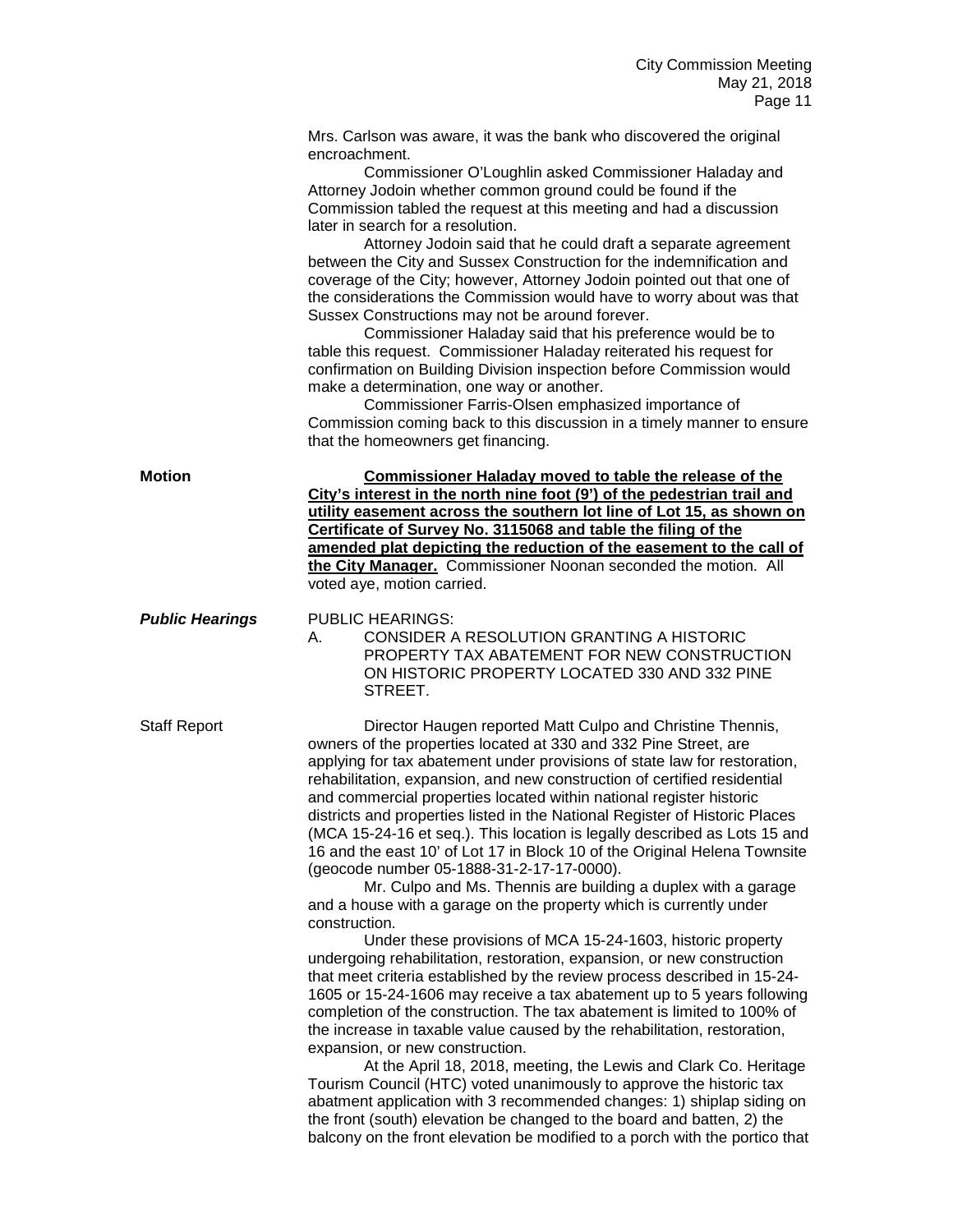spans the front half of the upper exterior floor, and 3) the historic streetlamps on the property not be placed on the front lawn and an alternative location in the boulevard be explored. Both City and County Commissions are holding public hearings to consider the tax abatements and the HTC's recommendations.

Nancy Everson, the County Finance Director, has completed an analysis of the value attributable to the tax abatement and a copy of that analysis is attached to this memo.

The applicant requests the City to grant a tax abatement for the new construction of 3 dwelling units located at 330 and 332 Pine Street.

The use of the tax abatement for renovations, rehabilitations, and new construction of buildings that meet such as these may encourage the redevelopment of historic districts and buildings and provides some infill opportunity. However, for the term of the abatement granted by the City Commission, there will be no increase in tax revenue derived from the increased value of the improvements.

Director Haugen recommended the following:

If approved, move to approve a resolution granting the tax benefits to Matt Culpo and Christine Thennis for the property located at 330 and 320 Pine Street in Helena Montana for the increase in taxable value to be assessed for tax years 2019 –2023 pursuant to the taxable value scheduled outlined in 15-24-1601.

If denied, move to deny the tax abatement application for Matthew Culpo and Christine Thennis for the property located at 330 and 320 Pine Street in Helena, Montana.

Discussion Commissioner Haladay asked whether, if the resolution was approved today with an added condition that later would not be complied with, it would be an automatic clawback or whether the Commission would need to add a clawback for approval. Director Haugen referred the question to Attorney Jodoin and added that the building inspectors don't go out and cannot do enforcements on those details to insure that they are done. Attorney Jodoin noted that state law has provisions that if the plans are not followed as approved by the governing bodies, the property owner has to pay back the taxes that would otherwise not be abated.

> Director Haugen elaborated further on her response to Commissioner Haladay's question: HTC would have to do the actual inspections of the recommended conditions because Building Division inspectors cannot go out and ensure that those two provisions were followed. Additionally, Building Division staff would need to contact Public Works Division in regards to the placement of the street lamp on the boulevard, since it may or may not be outside of the standard practice.

Commission Haladay asked whether it would be possible to simply require the homeowner to provide proof that the conditions have been met. Attorney Jodoin stated this was the first historic tax abatement application he had encountered and that he had not considered how the City would assure compliance with the approval and conditions thereof. Attorney Jodoin noted that he would need to get back to the Commission with an answer.

Commissioner Haladay commented that part of the problem with abatements historically was that there is no real way to assess whether the property owner follows through with recommended conditions. A bigger question would be: how the City would ensure actual compliance if the Commission granted abatement.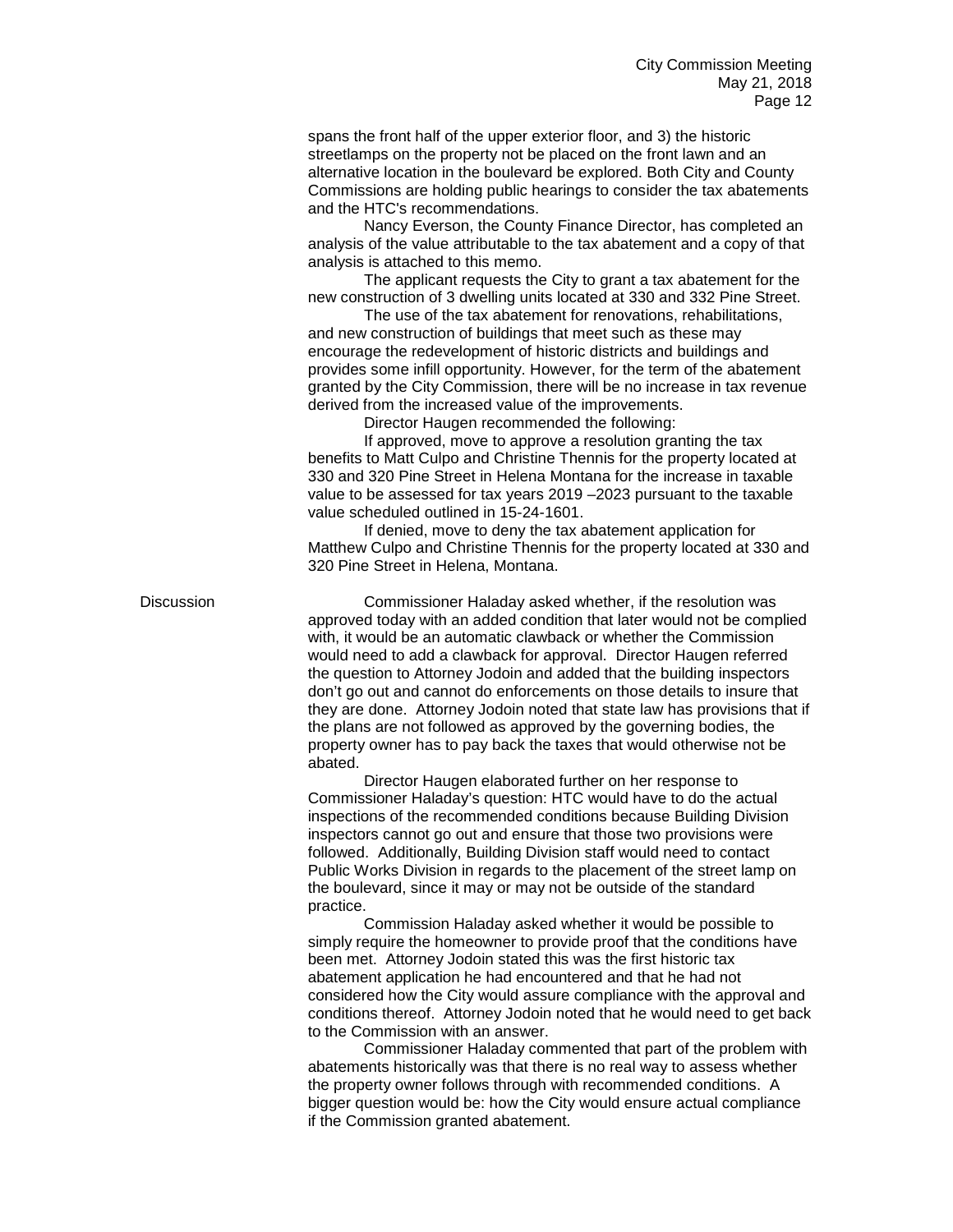| <b>Public Testimony</b>                | Mayor Collins opened the public hearing and called for anyone<br>wishing to address the commission.<br>Matt Culpo, applicant, asked to grant the abatement. Mr. Culpo<br>submitted a revised site plan for the property per the recommendations<br>of HCT and stated that he would make the recommended changes,<br>follow through, and work closely with Ms. Attardo to make sure that the<br>project would be done correctly. Mr. Culpo acknowledged that the light<br>got damaged in the process of work.<br>Historic Preservation Officer Pam Attardo stated that the<br>changes were based on the guidelines for historic neighborhoods in<br>Helena and elaborated on them. Officer Attardo referred to her own<br>experience with being granted tax abatement on her home and how she<br>complied with the conditions.               |
|----------------------------------------|---------------------------------------------------------------------------------------------------------------------------------------------------------------------------------------------------------------------------------------------------------------------------------------------------------------------------------------------------------------------------------------------------------------------------------------------------------------------------------------------------------------------------------------------------------------------------------------------------------------------------------------------------------------------------------------------------------------------------------------------------------------------------------------------------------------------------------------------|
| <b>Discussion</b>                      | O'Loughlin stated that she shared Commissioner Haladay's<br>questions and concerns about tax abatements and whether granting<br>those would incentivize behavior to build in a historic neighborhood.<br>Commissioner O'Loughlin noted that she felt comfortable moving forward<br>with the tax abatement.<br>Commissioner Farris-Olsen noted that it seemed that the owner<br>was going to comply with the recommendations but he was inclined to<br>include those conditions within the motion.<br>Commissioner O'Loughlin noted that the third issue that was<br>raised by the Preservation Officer regarding the street lamp was no<br>longer an issue.                                                                                                                                                                                 |
| <b>Motion</b>                          | <b>Commissioner Farris-Olsen moved approval the tax</b><br>abatement application for Matthew Culpo and Christine Thennis for<br>the property located at 330 and 320 Pine Street in Helena, Montana<br>for the increase in taxable value to be assessed for tax years 2019-<br>2023 pursuant to the taxable value outlined in 15-24-1601, subject to<br>the first two conditions proposed by the Historic Preservation<br><b>Council.</b> Commissioner Haladay seconded the motion.                                                                                                                                                                                                                                                                                                                                                          |
| <b>Discussion</b>                      | Commissioner Haladay expressed his agreement with<br>Commissioner O'Loughlin's comments and expressed appreciation for<br>the property owner willing to meet the conditions.<br>Commissioner Farris-Olsen thanked Mr. Culpo for working with<br>the Historic Preservation Council.                                                                                                                                                                                                                                                                                                                                                                                                                                                                                                                                                          |
| <b>Vote</b>                            | All voted aye, motion carried. Resolution 20445                                                                                                                                                                                                                                                                                                                                                                                                                                                                                                                                                                                                                                                                                                                                                                                             |
| <b>Public</b><br><b>Communications</b> | PUBLIC COMMUNICATIONS<br>Will Garvin spoke about beginning the process where City of<br>Helena would communicate with the Congress regarding a proposed<br>amendment to the Constitution that would clarify two things: (1) the rights<br>of natural persons only and (2) that speech is communication from a<br>natural person. Over 600 cities and towns have passed resolutions in<br>support of such an amendment. Mr. Garvin stated that he would attend<br>the June 25 <sup>th</sup> City Commission meeting with proposed language for the<br>resolution.<br>Commissioner Farris-Olsen explained that the Commission<br>would not be able to act on proposed resolution at the Commission<br>meeting and suggested Mr. Garvin submit the text ahead of time so that<br>an agenda item would formally be placed on the agenda for the |